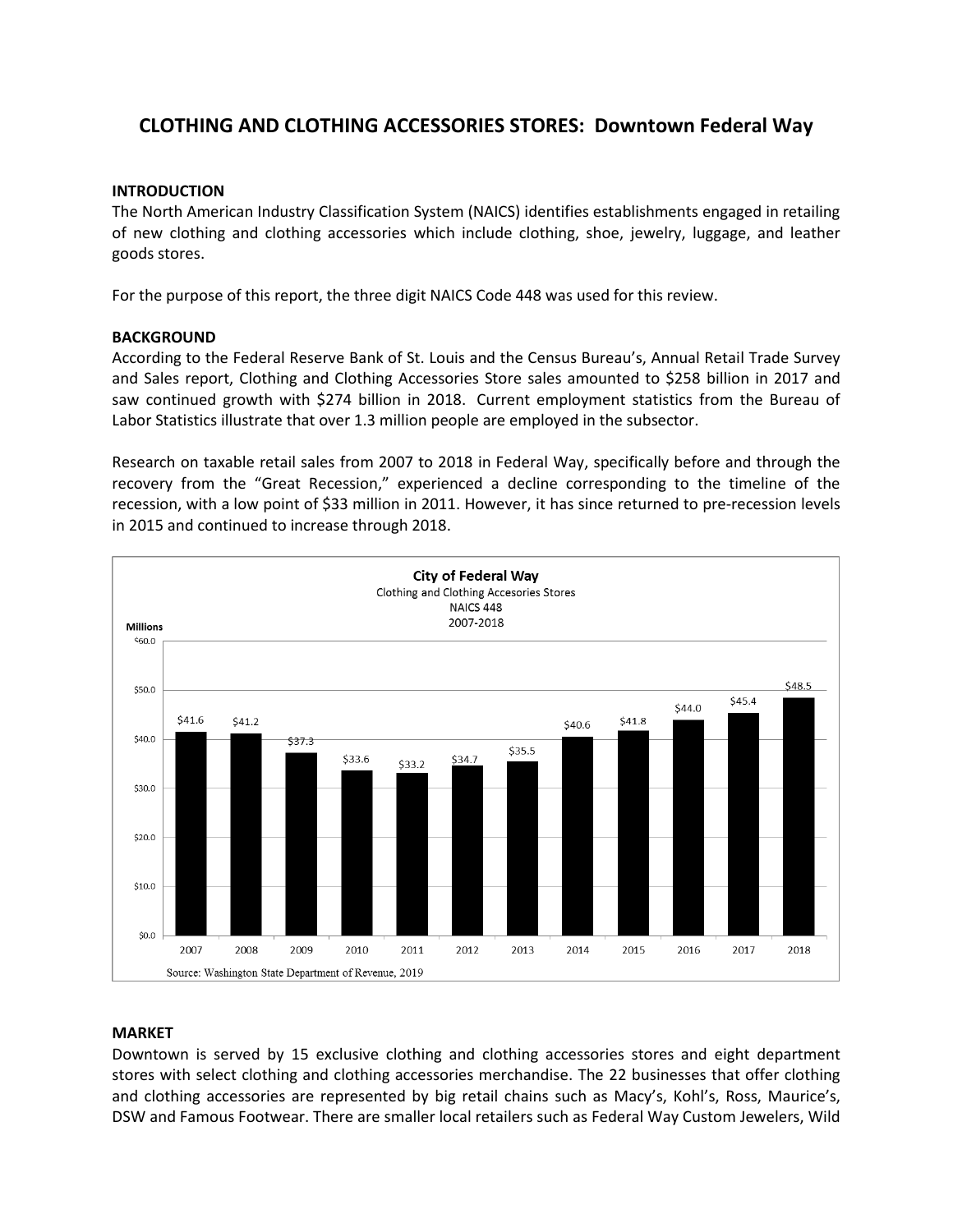Willy's Workwear and Sole Perfection. Sixty-five percent of the clothing retailers located in Federal Way are in downtown, specifically found in SeaTac Village and the Commons Mall.

Of the 23 businesses in downtown that sell clothing and clothing accessories, four are listed on the National Retail Federation's list of Hot Retailers for 2018. These include, Ross, Dick's Sporting Goods, Zumiez and TJ Maxx. They are identified as part of the nation's fastest growing retail companies by year-over-year domestic sales growth.

# **TRENDS**

According to the industry research company IBIS World, the industry has experienced moderate growth in revenue over the past five years. Despite faring well in some years, its growth has been volatile at times.

The overall fashion industry is projected to grow just over four percent in 2019. The best growth by segment will be seen in the value and discount along with the luxury apparel segments. Meanwhile, the midmarket segment is predicted for the slowest growth.

The McKinsey Global Fashion Index identifies that the hottest category in retail apparel for 2019 is projected to be sportswear. Sportswear has been a fashion staple for several years with no signs of slowing down. Workout gear and slim-style sweatpants/joggers are all the rage and have been considered fashionable inside and outside the gym.

Demand for clothing is largely related to fluctuations in household disposable income. When per capita disposable income increases, consumers are more likely to increase their discretionary spending, including spending on high-end clothing. Conversely, when household disposable income falls, consumers scale back their clothing purchases to reflect their budgetary constraints.

# **SOURCES**

- US Dept of Labor, Bureau of Labor **Statistics**
- US Dept. of Commerce, Census Bureau, Annual Retail Trade Survey
- Federal Reserve Economic Data, Federal Reserve Bank, St. Louis
- City of Federal Way
- ESRI
- McKinsey Global Fashion Index
- National Retail Federation
- North American Industry Classification System
- Washington State Department of Revenue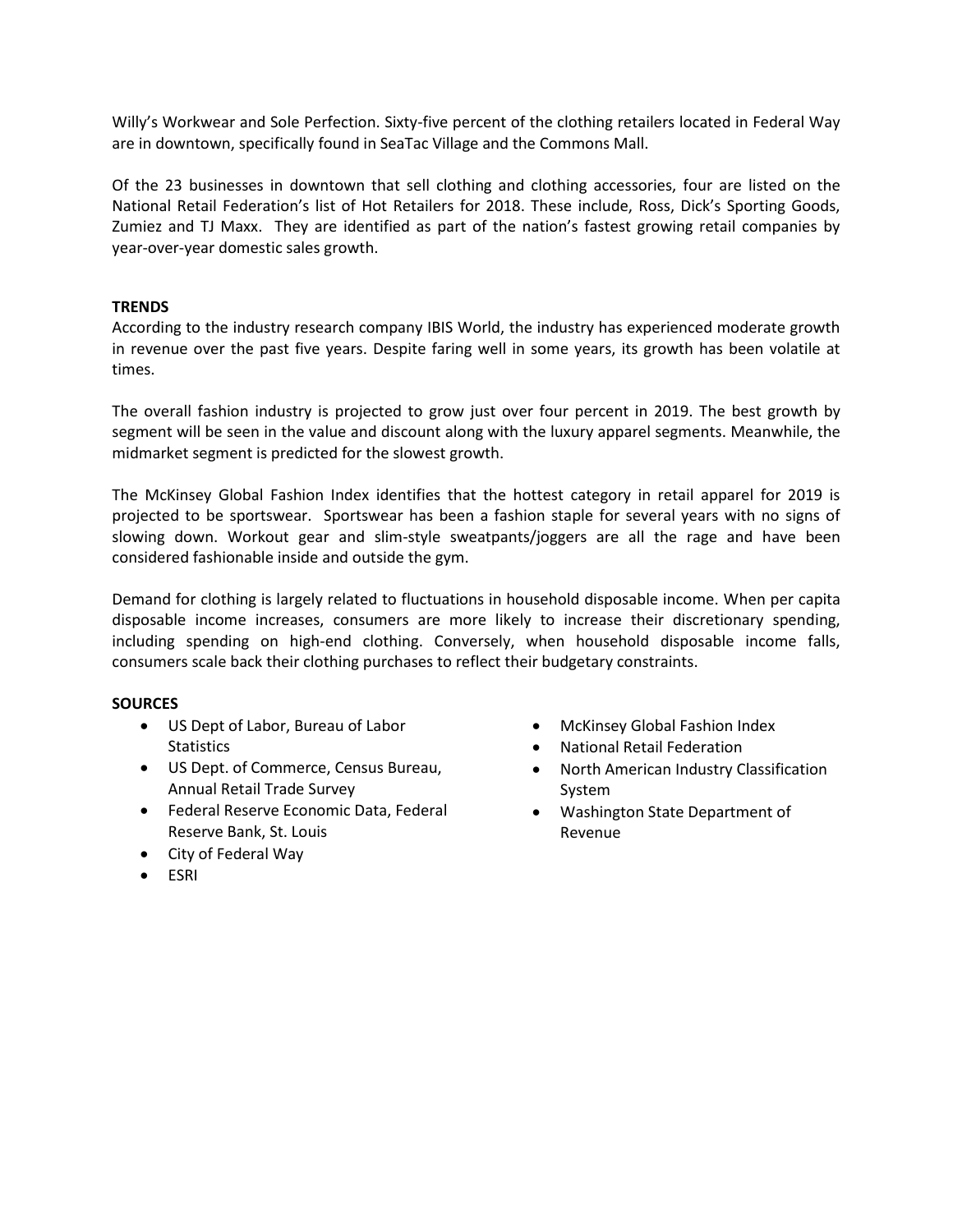# Location of Clothing and Clothing Accessories Stores



This map is intended for use as a graphical representation. The City of Federal Way makes no warranty as to its accuracy.<br>Ae**rial Photo: May 2018**<br>Date Published: June 2019

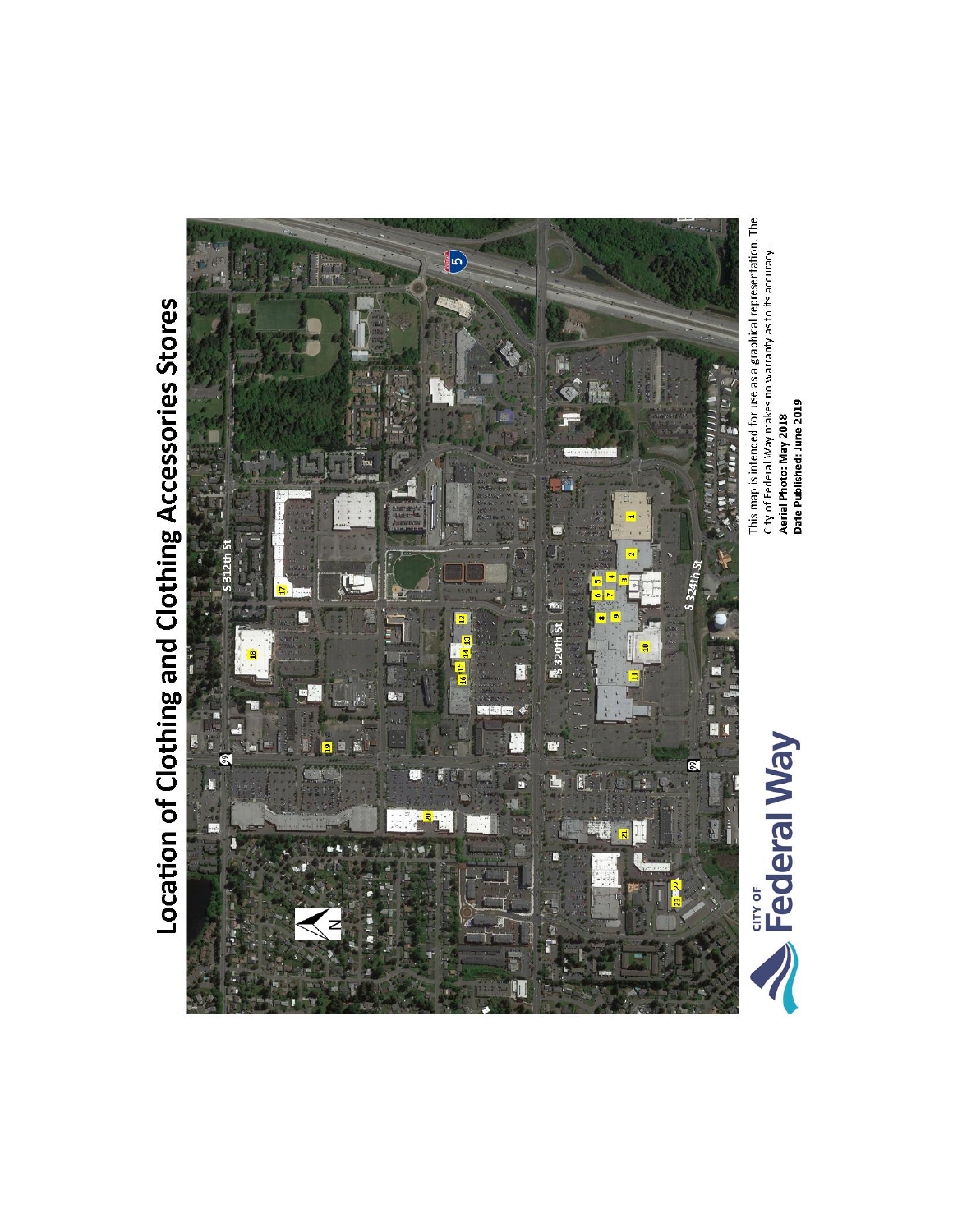# **Clothing and Clothing Accessories Stores**

Businesses in this category are primarily engaged in retail apparel such as clothes, shoes, jewelry, luggage and leather goods. Downtown Federal Way currently has 15 exclusive clothing and clothing accessories stores. Also included in this list are establishments that offer clothing and accessories but not exclusively such as Walmart, Target, Kohl's, and Dick's Sporting Goods.

Year Built is the calendar year in which at least 50 percent of the original construction was complete. Effective Year Built is the adjusted year built taking into account any subsequent new construction or major rehabilitation.

#### **1. Target**

2201 S Commons Located: The Commons Mall Retail chain offering home goods, clothing, electronics & more, plus exclusive designer collections. Some grocery products available as well. Square Footage: 123,735 Year Built: 2004

## **2. Kohl's**

2101 S Commons Located: The Commons Mall Chain department store offering a wide selection of brand-name clothing, accessories & homewares. Square Footage: 59,791 Year Built: 1975

# **3. Claire's**

2011 S Commons Located: The Commons Mall Chain retailer offering an array of youth-oriented jewelry & hair accessories, plus ear piercing. Square Footage: 1,410 Year Built: 1975

#### **4. Famous Footwear**

2018 S Commons Located: The Commons Mall Chain store offering a wide variety of brand-name shoes at discounted prices. Square Footage: 7,142 Year Built: 1975

#### **5. Catherines**

2114 S Commons Located: The Commons Mall Retail chain offering apparel & lingerie for plus-size women as well as accessories & shoes. Square Footage: 3,860 Year Built: 1975

# **6. Lane Bryant**

2116 S Commons Located: The Commons Mall Women's clothing chain with fashionable plus-size clothing, lingerie, shoes & accessories. Square Footage: 4,632 Year Built: 1975

#### **7. Foot Locker**

1927 S Commons Ste E, Located: The Commons Mall Retail chain with brand-name athletic shoes, clothing & related accessories for men, women & kids. Square Footage: 2,400 Year Built: 1975

#### **8. Champs Sports**

1920 S Commons Located: The Commons Mall Chain featuring a wide range of brand-name athletic footwear, clothing, hats & more. Square Footage: 4,623 Year Built: 1975

# **9. Zumiez**

1940 S Commons Located: The Commons Mall Chain retailer offering trendy, brand-name clothing & shoes, plus gear for skate- & snowboarders. Square Footage: 2,400 Year Built: 1975